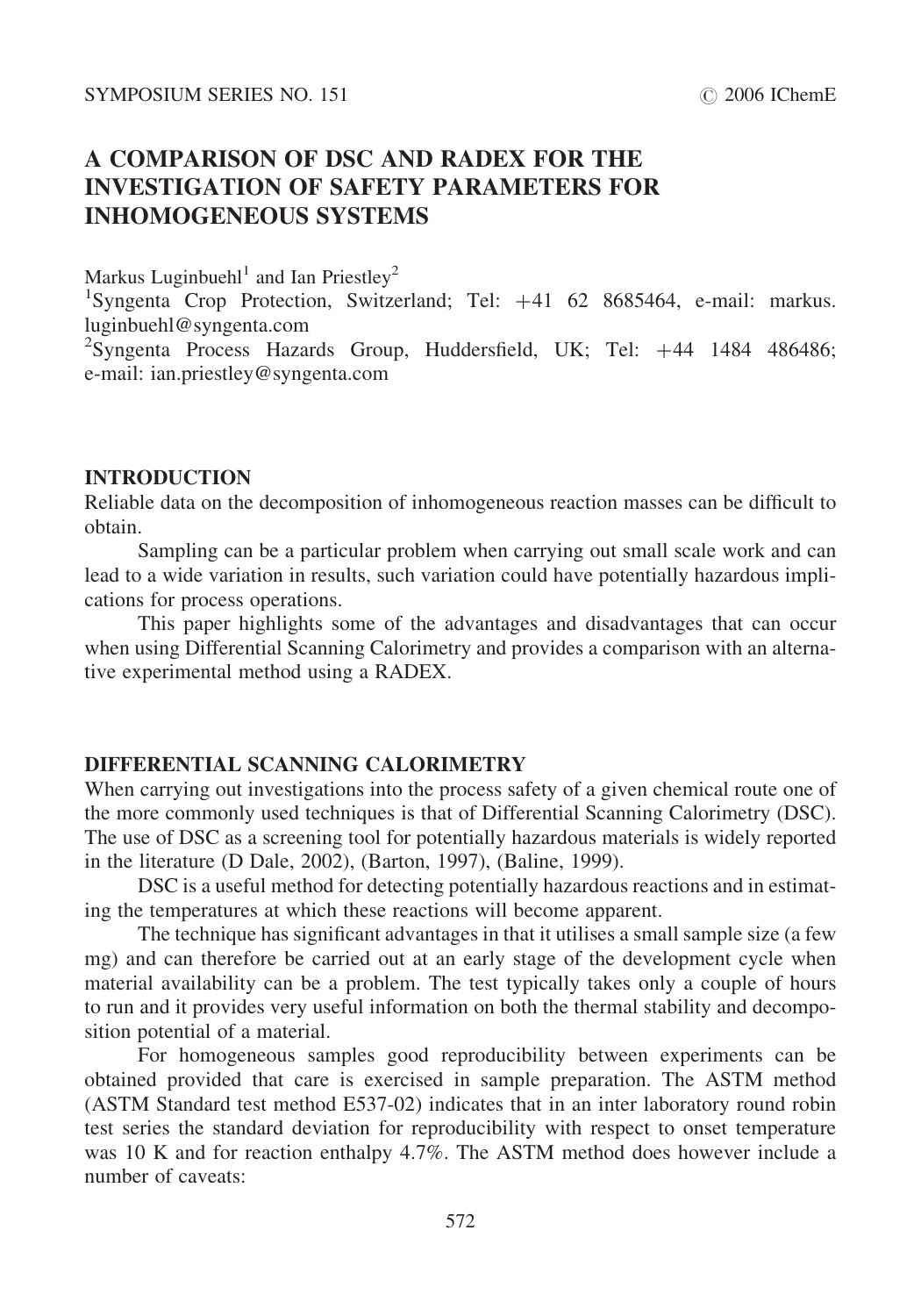#### SYMPOSIUM SERIES NO. 151  $\odot$  2006 IChemE

- 1) 'it is imperative that the qualitative results obtained from DSC be viewed only as an indication of the thermal stability of a chemical',
- 2) Onset temperature is affected by heating rate and only results obtained at the same heating rate should be compared.

Notwithstanding these comments, in the hands of a properly trained operator, DSC is an extremely powerful tool.

There are however a number of disadvantages with the technique which limit its use under certain circumstances.

Firstly it is not possible to obtain data on pressure generation. As the decomposition of materials is often accompanied by gas evolution (which manifests itself as a pressure rise in a sealed system) this is important information necessary for safe plant design.

Secondly, the generation of vapour pressure in sealed crucibles can lead to overpressurisation and rupture. This limits the effective temperature range over which the technique can be used.

Thirdly, although good reproducibility is relatively easy when pure liquids or solids are being tested inhomogeneous systems are difficult to examine. There are a number of ways that this problem can be overcome such as

- 1) repeated sampling in order to obtain a 'mean' result as the sample size is of the order of a few mg it can difficult to obtain a representative sample. A large number of tests could be carried out but there may not be a high degree of confidence in the results. This poses a dilemma, do we take the answer that gives us the least problems or do we assume the worst and over-design a solution. Neither option is satisfactory.
- 2) Separate the test substance into its component parts then test each material individually. An approximation of the overall heat output could then be made by proportion. This is unlikely to be successful as it would not show the effect of interactions.
- 3) Take a sufficiently large sample of material such that it can be broken down into separate phases (eg. solid and liquid). Take a representative sample of each phase then reconstitute the reaction mass in the DSC crucible. This could be the most sensible way of proceeding however experience has shown that the results obtained are not what is expected – sometimes the heat output differs significantly from predicted values. Although our experience has not shown any obvious trend sometimes we appear to over estimate other times it is an underestimate, it is thought that the lack of mixing has an effect on the heat transfer within the cell leading to unexpected results.

From the above we have concluded that none of the obvious 'solutions' actually provide us with data that enables us to have sufficient confidence in all cases to base safety upon the DSC results.

Clearly a system is needed that provides data on pressure and heat evolution at the same time as using a larger sample size which will overcome some of the problems associated with sampling of inhomogeneous materials. A number of such systems are available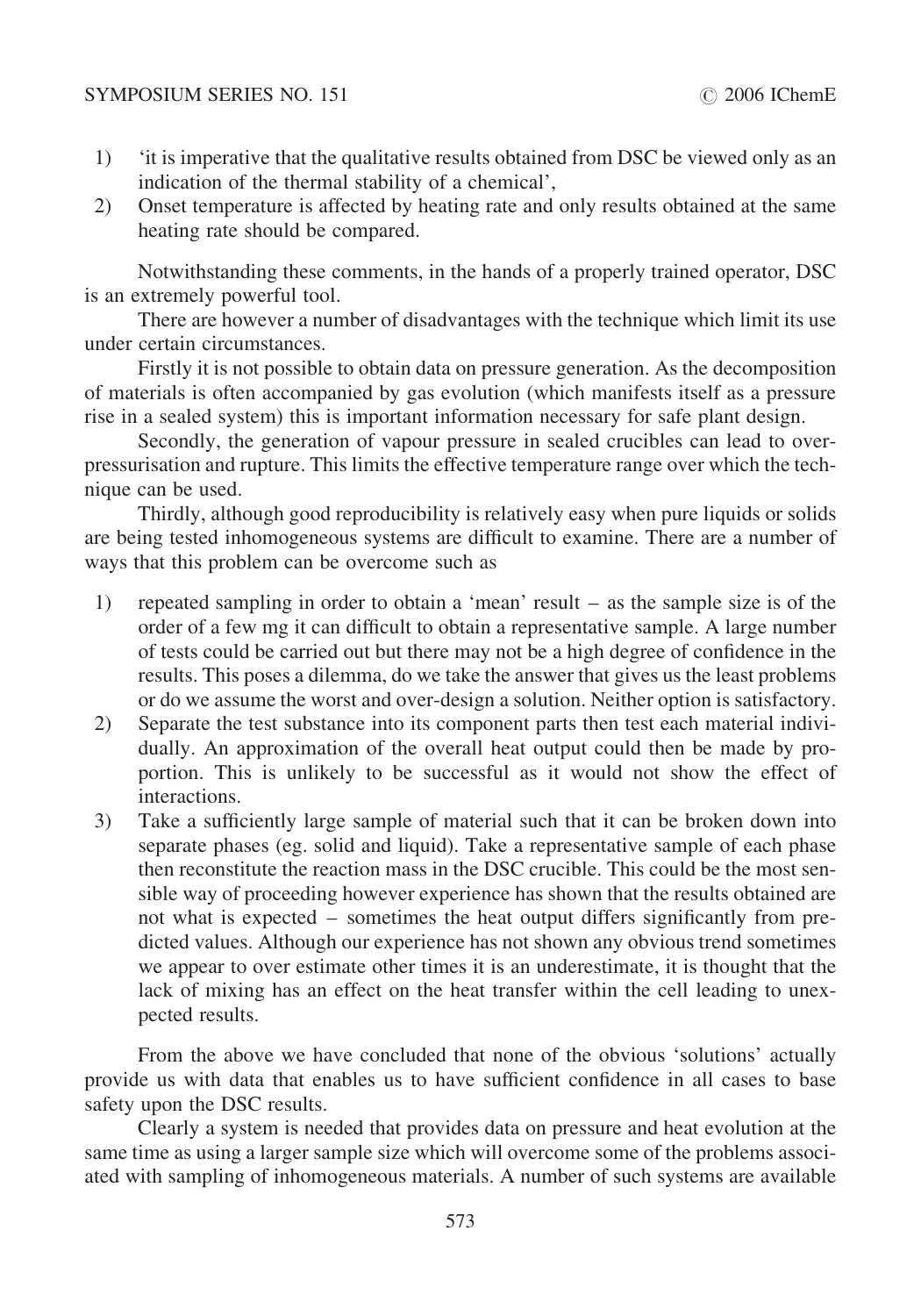within our Company but for the purposes of this paper we examine a comparison between results obtained from DSC with those obtained from RADEX.

RADEX (Schweizer Maschinenmarkt 1990), (Neunfeld 1993) [\(Figure 1\)](#page-4-0).

This equipment was originally developed by SANDOZ in the 1970's and has subsequently been commercialised by SYSTAG.

The RADEX is a versatile tool and can be operated in a number of modes such as dynamic, isoperibolic and adiabatic. For the purpose of this paper we are concentrating upon its use as a dynamic screening tool, which provides data on thermal as well as pressure generating events.

Although the overall principle of the technique is similar to DSC with the RADEX calculating the heat output based upon the temperature difference between the sample and oven temperatures taking into account the effect of the cell (i.e. heat capacity, fill level, mass of cell etc), no reference cell is used.

The geometry of the crucible and the sample size (typically 1 to 3 g) means that sampling of inhomogeneous reaction masses can be carried out relatively easily, although once sampled it is not possible to provide further agitation.

Cells are available in steel, steel with a glass liner or simply glass. When the steel or glass lined cells are used then pressure measurements can also be obtained up to 200 bara (2900 psia) alternatively the cell can be connected to a gas flow meter and rates of gas evolution against time and or temperature can be measured.

Experience has shown that using a heating rate of  $0.75$  K/min is comparable to a DSC scanning rate of  $4-5$  K/min over the range  $50-400^{\circ}$ C.

The manufacturers claim a sensitivity of ca  $1 \text{ W/kg}$ , however we have found that a value of 5 W/kg is a better value to use. For comparison DSC is typically around 10 W/kg.

In the hands of an experienced operator a test (including calibrations and cooling down) would take around 24 hours.

# EXAMPLE PROCESS

A synthesis route to an intermediate is being developed which involves a two phase (aqueous/organic) reaction carried out at  $0-5^{\circ}$ C. The reaction mass consists of 25% organic and 75% aqueous.

## RESULTS

RADEX

(Two runs carried out to generate data for each sample – see appendix)

#### **DISCUSSION**

The results obtained from both DSC [\(Figures 2](#page-5-0) to [8\)](#page-8-0) and RADEX [\(Figures 9](#page-9-0) to [12\)](#page-10-0) cover a wide range of values we will now consider each situation in order to assess the validity.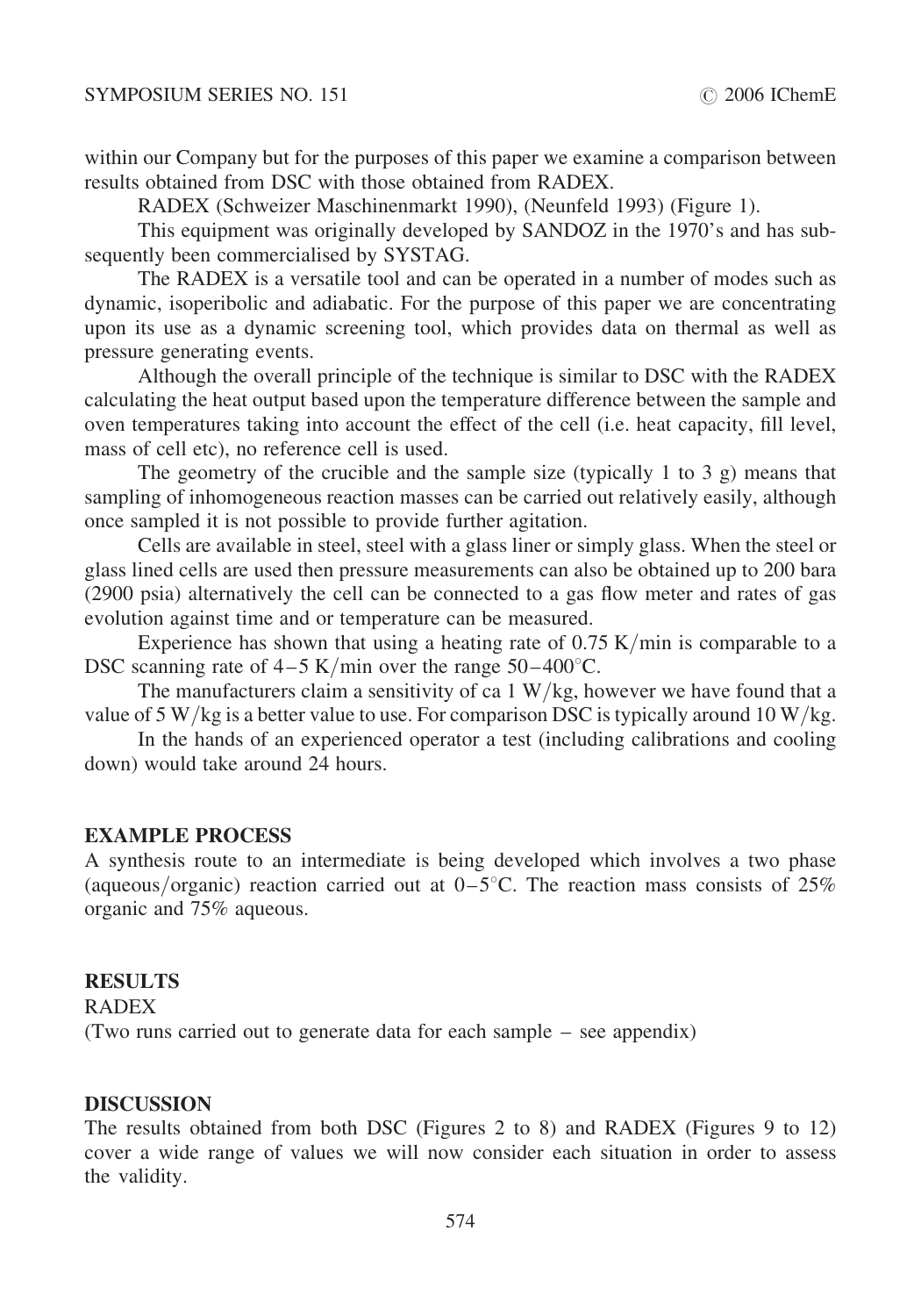| Sample             | Initial exotherm<br>onset | Exotherm Peak   | Heat output       | $\Delta T_{ad}$ Assuming<br>$Cp = 2 J/K/g$ |  |
|--------------------|---------------------------|-----------------|-------------------|--------------------------------------------|--|
| DSC 1              | $82^{\circ}$ C            | $117^{\circ}$ C | $431 \text{ J/g}$ | 215 K                                      |  |
| DSC <sub>2</sub>   | $167^{\circ}$ C           | $210^{\circ}$ C | $812 \text{ J/g}$ | >400 K                                     |  |
| DSC <sub>3</sub>   |                           |                 |                   |                                            |  |
| DSC <sub>4</sub>   | $78^{\circ}$ C            | $119^{\circ}$ C | 339 J/g           | 170 K                                      |  |
| DSC <sub>4</sub> 1 | $83^{\circ}$ C            | $119^{\circ}$ C | 251 J/g           | 126K                                       |  |
| DSC <sub>5</sub>   | $83^{\circ}$ C            | $122^{\circ}$ C | $375 \text{ J/g}$ | 188 K                                      |  |
| DSC 6              | $86^{\circ}$ C            | $116^{\circ}$ C | $784 \text{ J/g}$ | 392 K                                      |  |

Table 1. Summary of DSC results (see appendix)

DSC 1 represents the sampling of the normal reaction mass by a highly trained technician, as such this should be representative.

DSC 2 represents the organic (product) layer after phase separation.

DSC 3 represents the aqueous phase from the reaction and shows no evidence of any appreciable thermal effects.

DSC 4 represents a sample made up from the individual phase as close to the proportions used in the reaction i.e., 25% organic and 75% aqueous as possible, in actual fact the ratios were 31% organic to 69% aqueous.

DSC 4. 1 also represents a sample made up from the individual phase as close to the proportions used in the reaction, however the actual ratio used was 22.4% organic to 77.6% aqueous.

DSC 5 is an unrepresentative sample which is 50:50 organic: aqueous.

DSC 6 represents a mixture made up of ca 75% organic and 25% aqueous, i.e., the exact opposite of the normal batch.

If we assume that we have taken a 'representative' sample of our reaction mass correctly then we should take DSC 1 as the correct result. We would therefore conclude that although exothermic activity could be apparent close to the reaction temperature for a controlled reaction we should be able to operate safely. The results from RADEX 1 suggest

| Sample             | Initial<br>exotherm<br>onset | Exotherm<br>Peak | Heat output        | $\Delta T_{ad}$ Assuming<br>$Cp = 2 J/K/g$ | Comments                                                           |
|--------------------|------------------------------|------------------|--------------------|--------------------------------------------|--------------------------------------------------------------------|
| RADEX <sub>1</sub> | $99^{\circ}$ C               | $137^{\circ}$ C  | $354 \text{ J/g}$  | 177 K                                      | Gas evolution                                                      |
| RADEX <sub>2</sub> | $113^{\circ}$ C              | $154^{\circ}$ C  | $1358 \text{ J/g}$ | >670 K                                     | from ca $97^{\circ}$ C<br>Gas evolution<br>from ca $120^{\circ}$ C |

Table 2. Summary of RADEX results

RADEX 1 represents the normal reaction mass.

RADEX 2 represents the organic (product) layer after phase separation.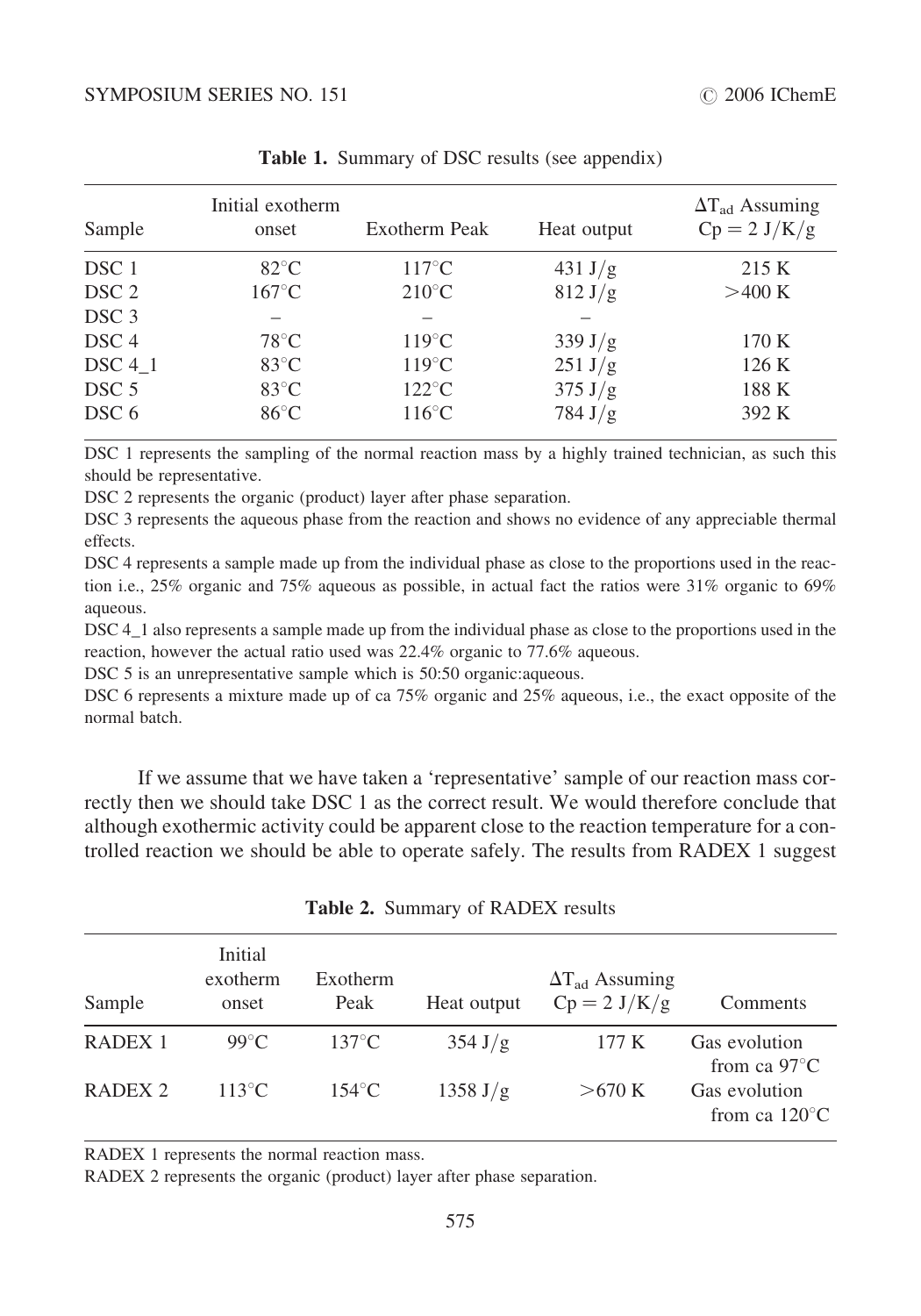

#### The safety calorimeter with test variations for thermal chemical testing

<span id="page-4-0"></span>

Figure 1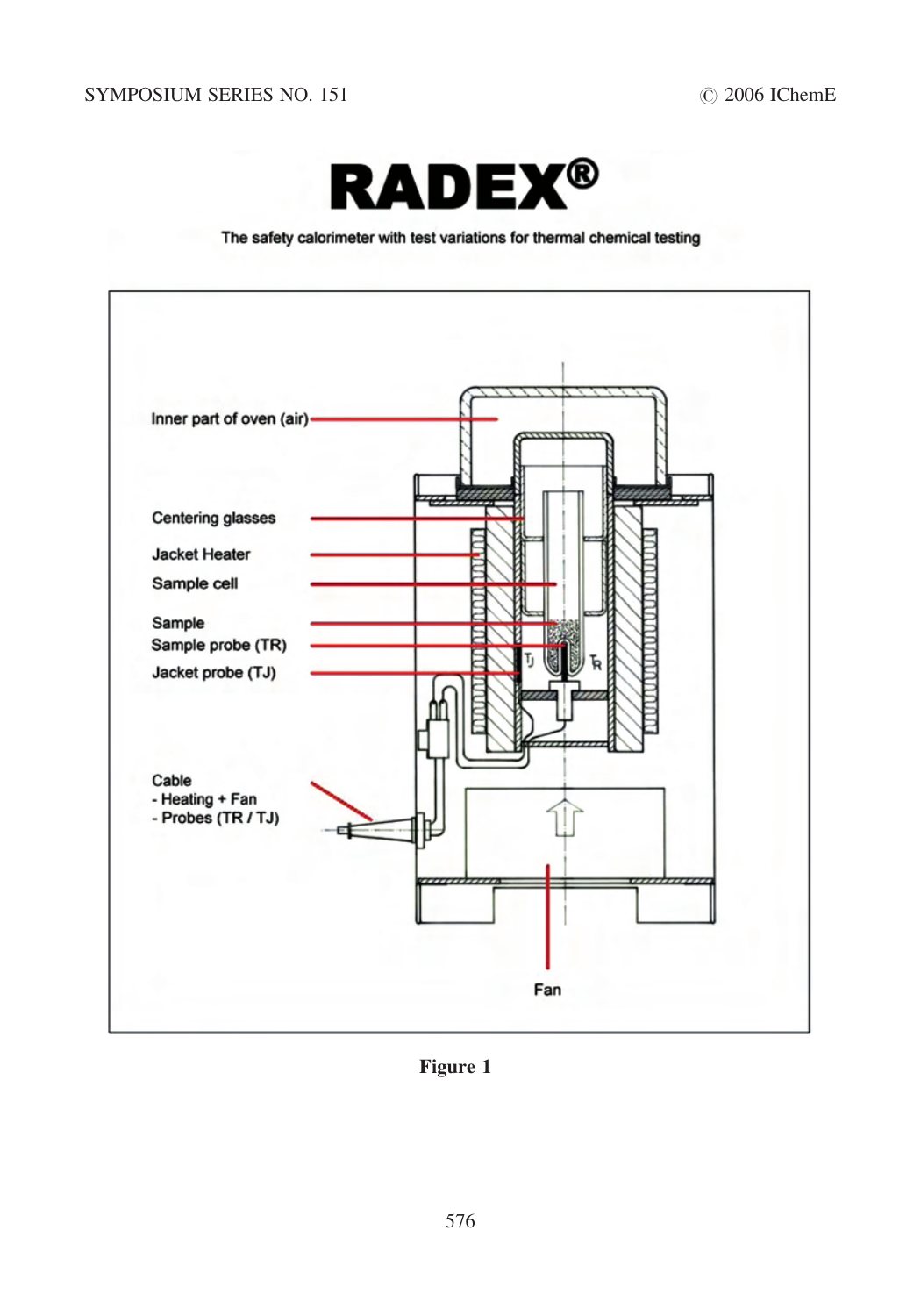<span id="page-5-0"></span>

#### **DSC 1 Normal Reaction Mass**

Figure 2



**DSC 2 Organic phase** 

Figure 3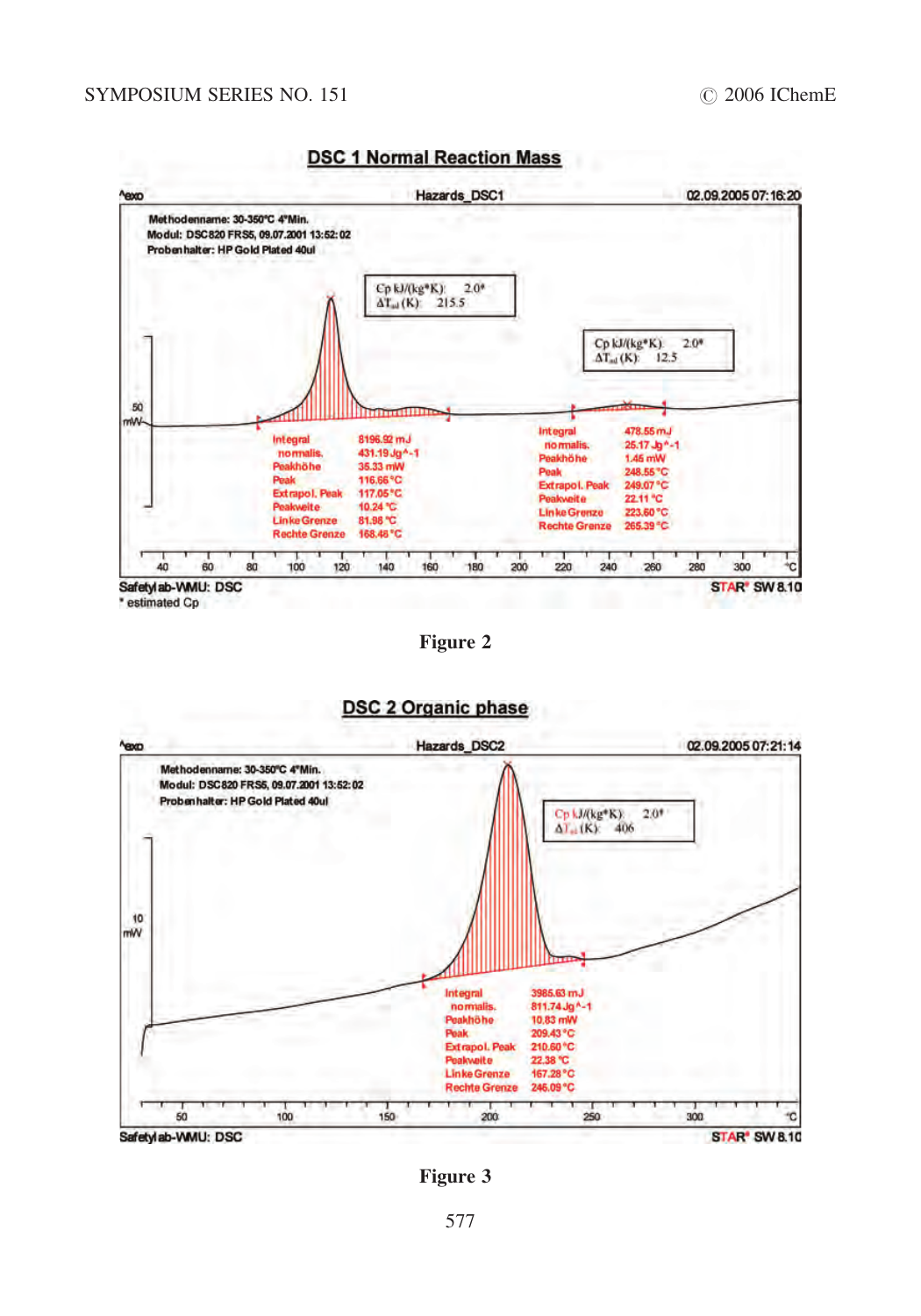

**DSC 3 Aqueous phase** 



that the material is marginally more stable than the DSC indicates, not withstanding this we would still be able to conclude that although there is the potential for a large temperature rise and the possibility of gas evolution from around  $97^{\circ}$ C we could still operate the process in a controlled manner.

If we were to assess the safety of the process based upon the stability of the separate phases then the following logic can be used,

We know from DSC 3 that the aqueous phase does not show any signs of exothermic activity therefore we could conclude that DSC 2 must represent the total heat output from decomposition of the system. By proportion (25% organic:75% aqueous) we should be able to compare this to the heat output in DSC 1 as follows

Heat output from DSC  $2 = 812 \text{ J/g}$ , heat output from DSC  $3 = 0 \text{ J/g}$  therefore expected heat output from reaction mass would be

$$
(0.25 \times 812 + 0.75 \times 0) J/g = 203 J/g
$$

i.e., heat output from the reaction mass should be ca 203 J/g, which would be sufficient to give us an adiabatic temperature rise of ca 100 K, this is only ca 50% of the value measured in DSC 1.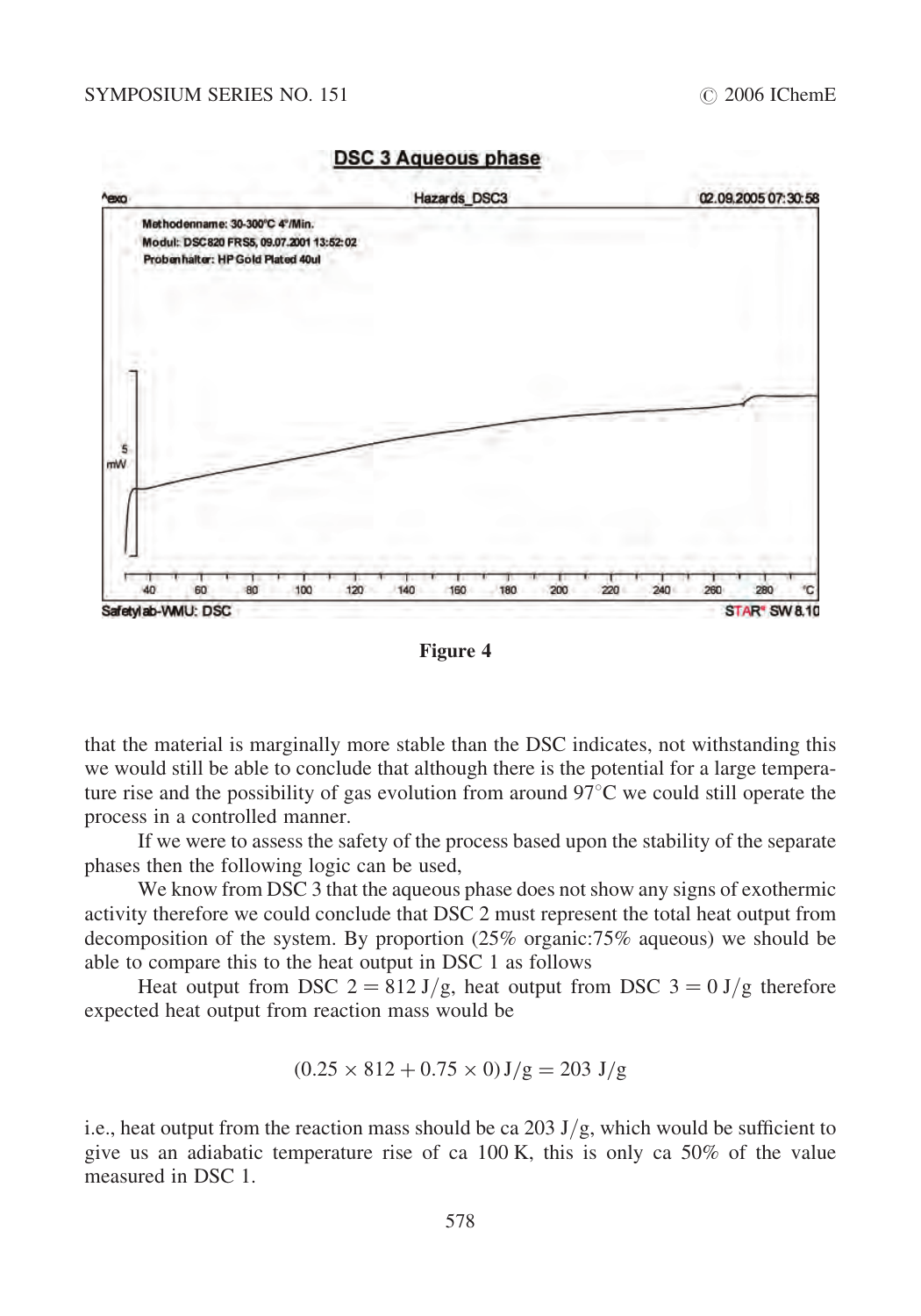

DSC 4 Mixture of 31% organic/69% aqueous layer

Figure 5





Figure 6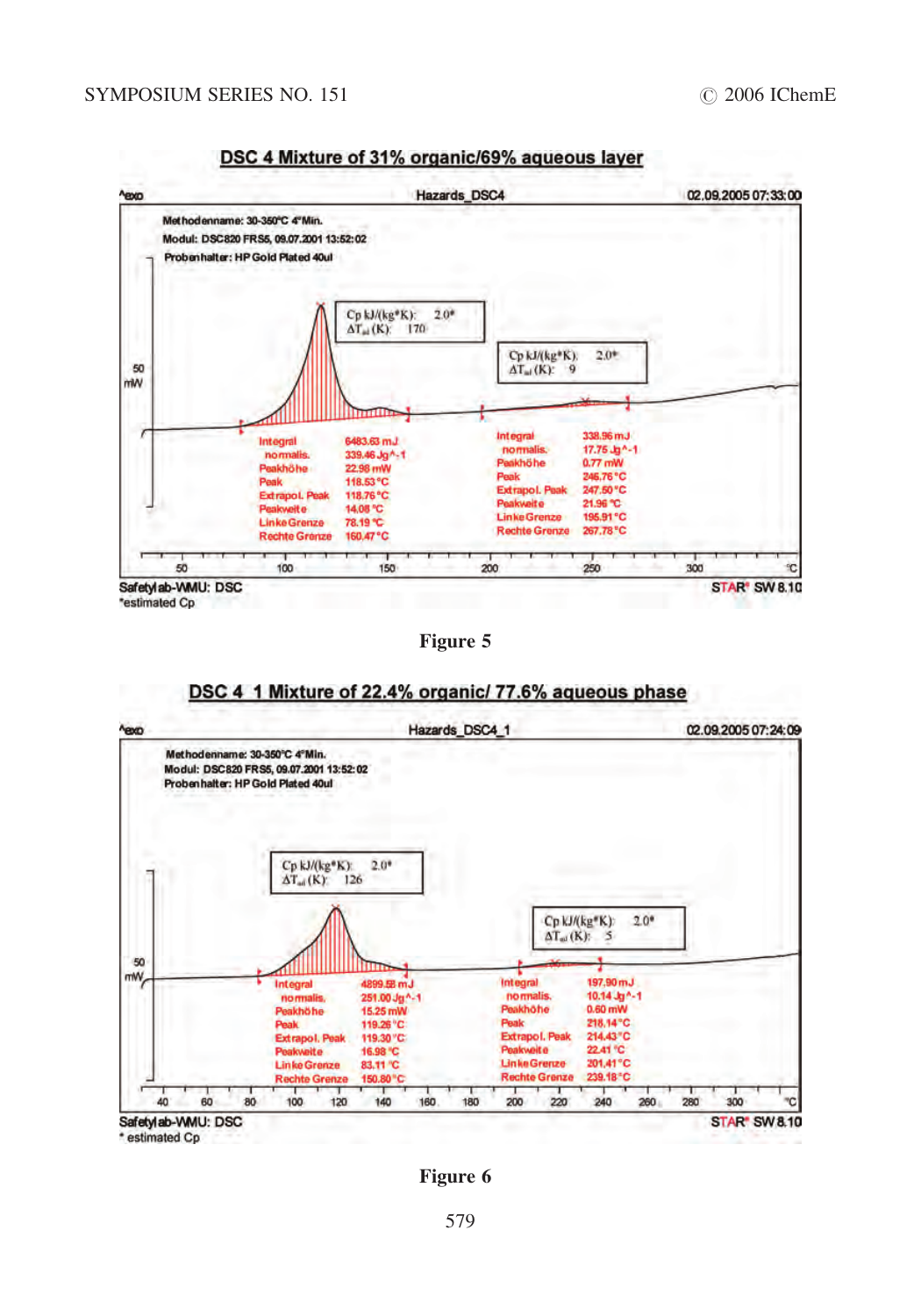<span id="page-8-0"></span>

DSC 5 Mixture of 50% organic/50% agueous layer

Figure 7





Figure 8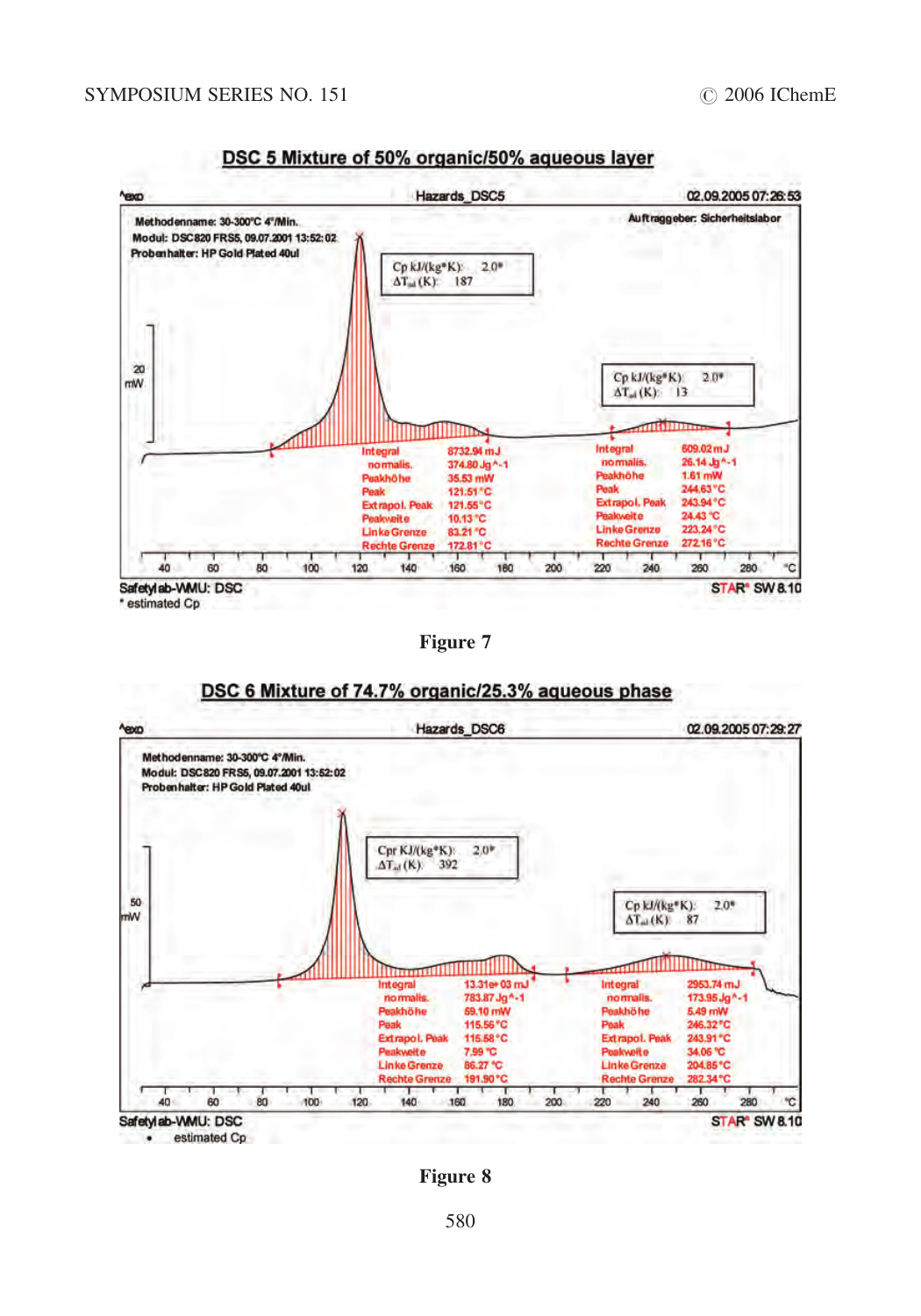<span id="page-9-0"></span>

**RADEX 1 Normal reaction mass-Pressure effects** 

Figure 9



# RADEX 1 Normal reaction mass- Thermal effects

Figure 10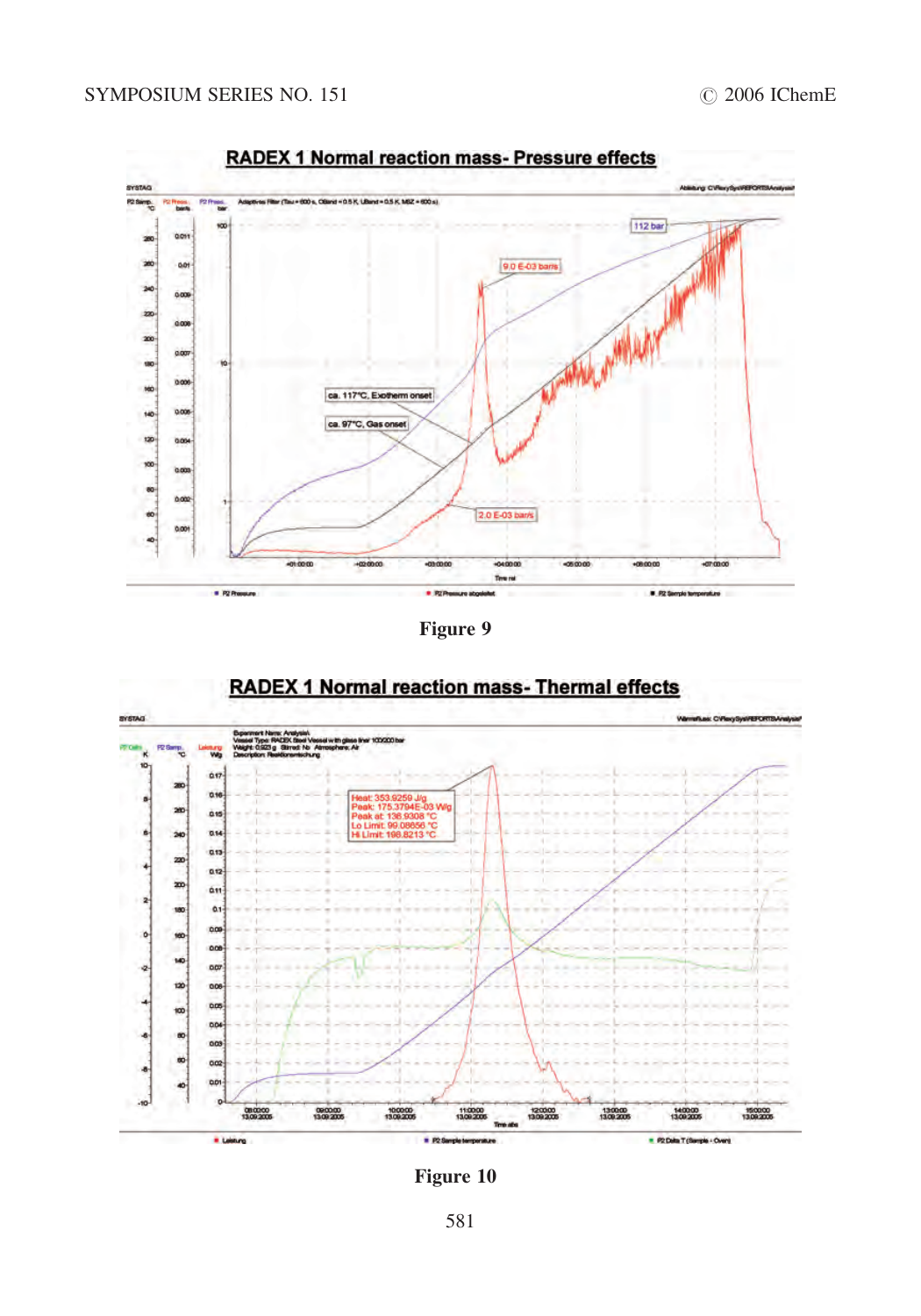<span id="page-10-0"></span>

Figure 11



Figure 12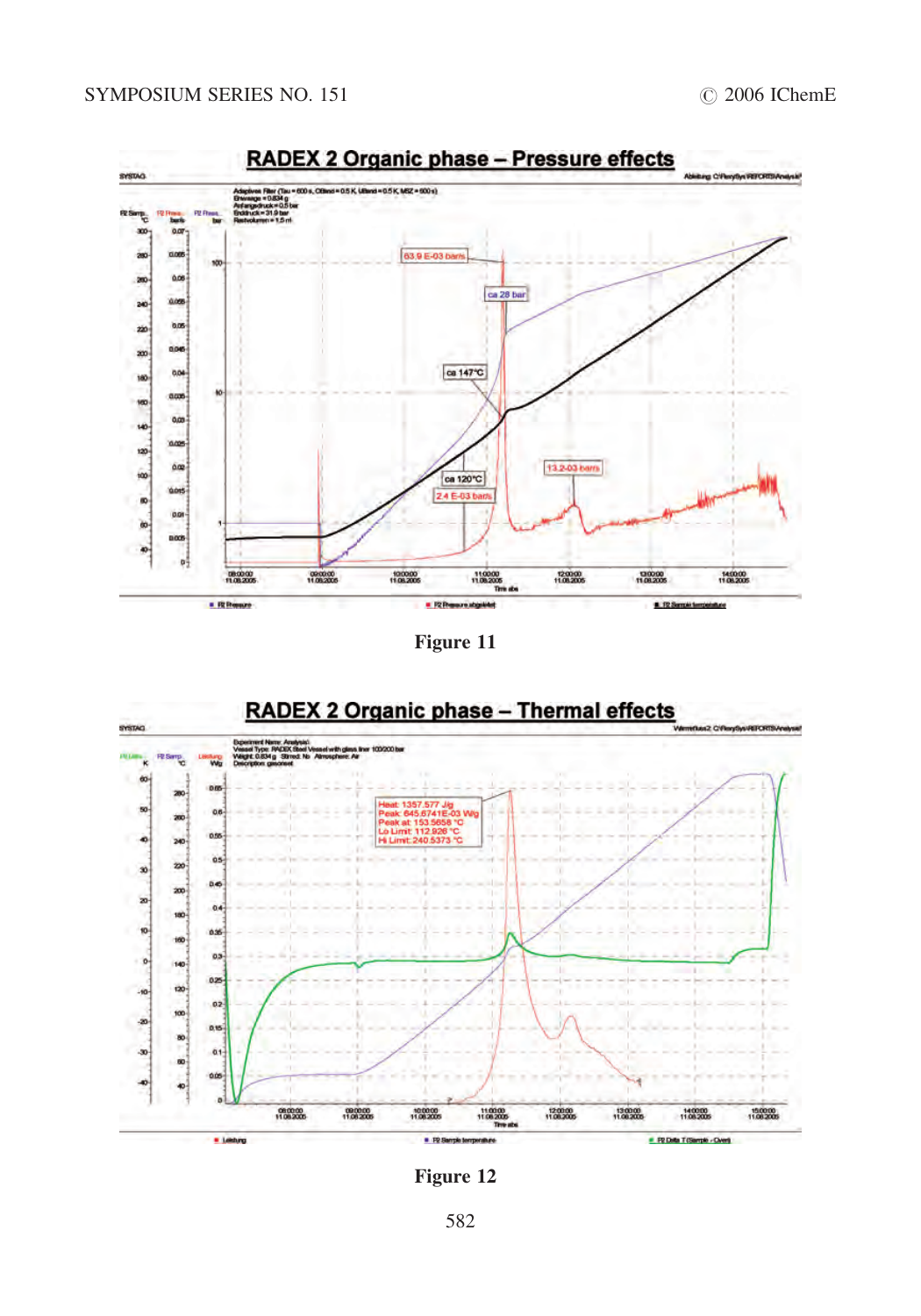The data from the RADEX is much closer to the expected value as the 'mixture' has a heat of decomposition of around  $354 \text{ J/g}$  and the calculated value (making the same assumptions as above) based upon the organic phase alone would be  $340 \text{ J/g}$ .

We could have a reasonably high degree of confidence in the result from the RADEX based upon this approach but would not place the same degree of confidence in the DSC results.

Also what do we consider to be the 'onset' temperature. As no thermal effect was observed in the aq phase the only 'onset' we have from DSC is the organic phase which shows a detected onset temperature of  $167^{\circ}$ C which is nearly 85 K higher than the value obtained from testing the reaction mass itself. From the RADEX we have similar (though not identical) values for the 'onset' temperature, so we would have a higher degree of confidence in the validity of this result.

Basing safety on the DSC data would lead us to believe that although we had a potential for a temperature rise of around 100 K under adiabatic conditions, the likelihood of experiencing this under normal operating conditions would be small. The RADEX results suggest a higher potential adiabatic rise and a less thermally stable system, this would be one which could be less safe to operate on a larger scale.

### RECONSTITUTED PHASES

If we consider reconstituted phases then this can be split into two scenarios;

Scenario 1 where we have got close to the correct proportions in our tests and scenario 2 where we have significantly different proportions.

For scenario 1 DSC 4 was carried out with a small excess of the organic phase. The results indicated a slightly lower onset temperature (78 $^{\circ}$ C) compared to DSC 1 this difference is not particularly significant. However the heat output is around 339  $J/g$  compared to  $431 \text{ J/g}$  seen previously, i.e., even though the organic content (the supposedly unstable material) is higher the heat output is lower.

On the other hand DSC 4\_1 which represents a sample with a slightly lower proportion of organic shows a similar onset temperature to DSC 1 but the heat output is only around  $251 \text{ J/g}$ .

This difference in heat output does not appear to be logical based simply upon the proportions of the reactive material present.

For scenario 2 we have simulated what could happen when a relatively inexperienced operator makes up the samples incorrectly.

The two examples here show a 50:50 mixture (DSC 5) and a 75:25 mixture (DSC 6). Although they exhibit similar onset temperatures the heat outputs (and hence potential adiabatic temperature rises) are significantly different at  $375 \text{ J/g}$  and  $784 \text{ J/g}$  respectively and do not correlate well with the value for 100% organic layer or for that matter with the value form the reaction mass  $(431 \text{ J/g})$ .

The differences between these results indicate that if we sample our reaction mass incorrectly then there could be safety implications associated with this. Although the detected onset temperatures are similar  $78-86^{\circ}$ C the magnitude of the associated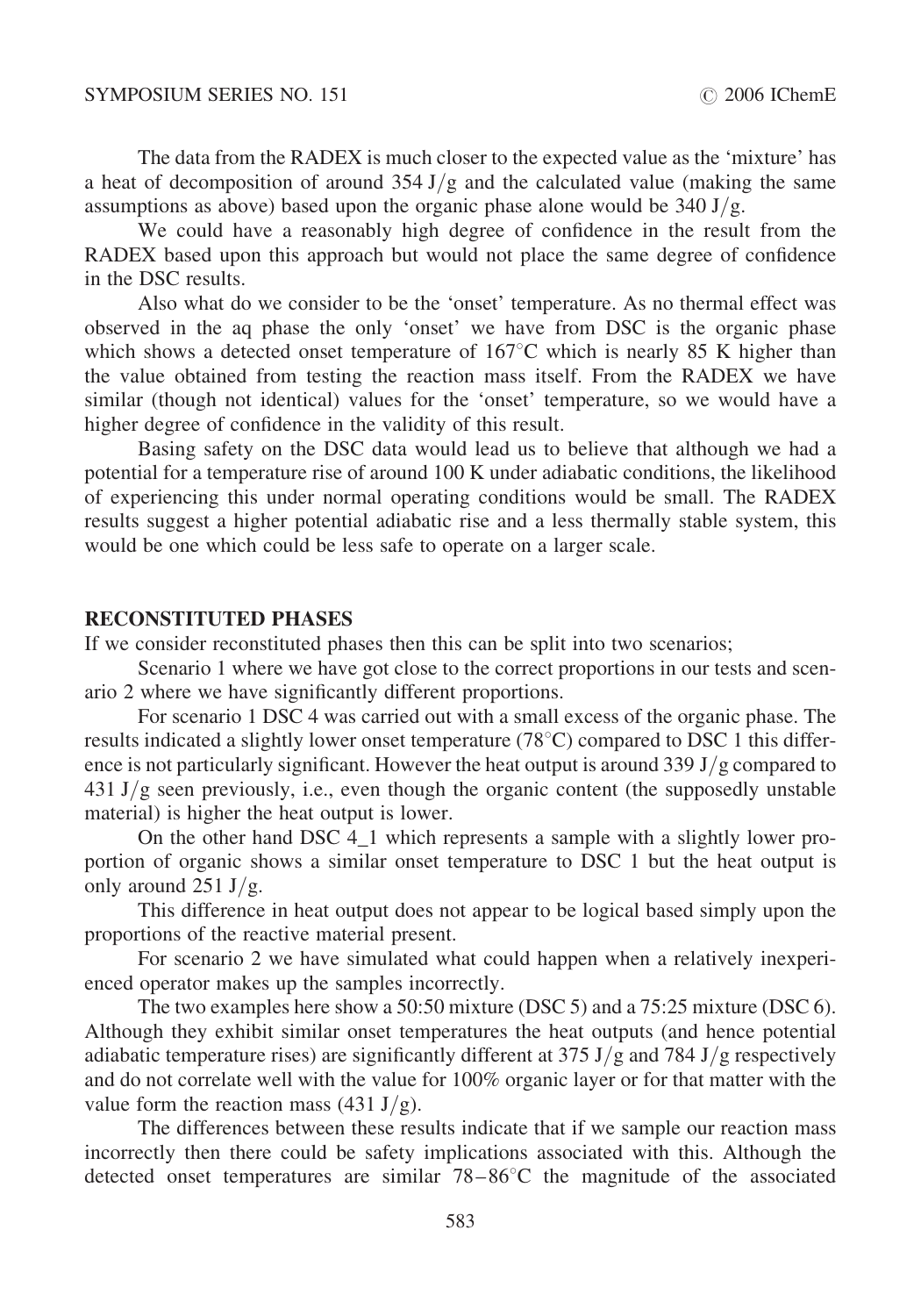exotherms (and indeed the profile) is somewhat different and could result in an adiabatic temperature rise of anywhere between 126 K and 392 K.

# IMPLICATIONS

On its own each DSC test result appears to be valid. However, on cross checking there does not appear to be a very high degree of consistency between the results and it is difficult to conclude which is the correct or indeed the safe result to use. We could have a detected onset temperature anywhere between  $78^{\circ}$ C and  $167^{\circ}$ C and a potential temperature rise between 100 K and 392 K. This could have potentially serious consequences when the results are applied to a larger scale operation of the process. The RADEX results are much closer to each other, although by comparison with DSC they do not provide confirm the level of sensitivity claimed, nevertheless for the less experienced practioner it would appear easier to obtain reproducible results.

We are unable to predict the thermal stability of the two phase mixture based upon either the single phase or by reconstituting the reaction masses with any degree of confidence. Inefficient sampling of the mass or the use of incorrect proportions could therefore markedly affect our result and hence our ability to ensure safety for a process.

From the chemistry involved we know that this material will produce gas when it decomposes yet from the DSC results we do not have any indication of the temperature from which this will be apparent nor the quantities that will be produced.

The DSC results do however provide a rapid indication of the thermal stability of a system and can be used to screen out potential problems.

By using a larger sample size errors introduced by sampling can be reduced as it is easier to obtain a representative sample. With a larger sample we will also be able to obtain data on the potential for gas/pressure evolution.

The residual pressure in the RADEX at the end of the test allows calculation of the quantity of gas produced per unit quantity of material. For the organic phase such a calculation suggests that decomposition is incomplete. Given the thermal events observed this seems unlikely, a more plausible explanation for a lower than expected value for the residual pressure is that the evolved gases are in solution. Supporting evidence for this theory was obtained when a sample of the organic phase was heated in a glass tube fitted via Swagelok connections to a pressure transducer. After cooling back to ambient, pressure was released from the tube and bubbles were observed in the reaction mass. Re-sealing the tube resulted in the pressure re-equilibrating. On the basis of this it can be concluded that the residual pressure value obtained provides an indication that gas evolution has occurred it is not however a quantitative measurement.

After carrying out DSC testing an additional method of experimental investigation such as the RADEX does provide a relatively easy way of obtaining more information on a process. However it may not provide the complete picture and other experimental investigations could be necessary to ensure a safe process, either by confirming the data obtained from screening tests or providing additional data.